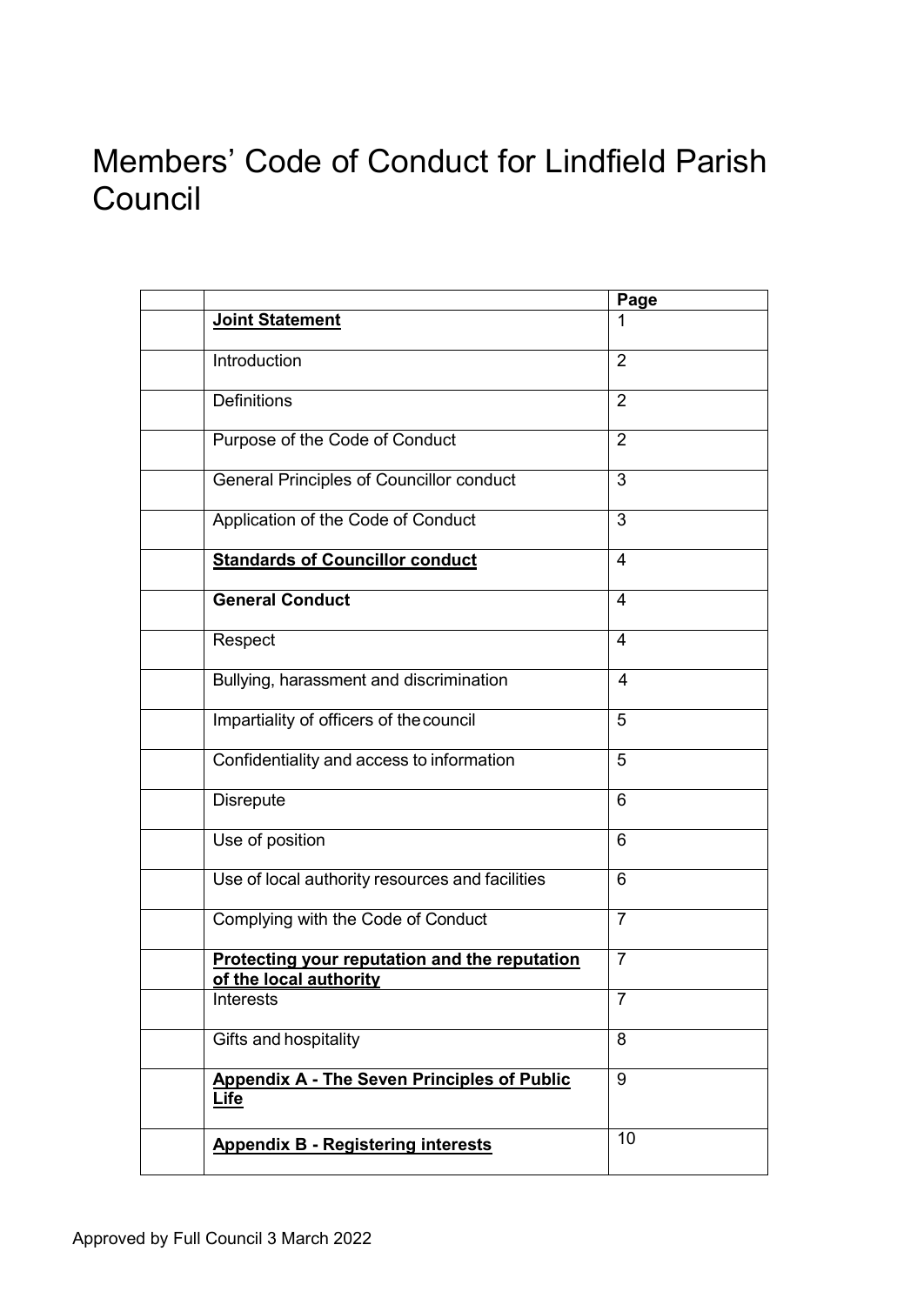| Non participation in case of disclosable pecuniary<br>interest   | 10 |
|------------------------------------------------------------------|----|
| Disclosure of Other Registerable Interests                       | 10 |
| Disclosure of Non-Registerable Interests                         | 11 |
| Appendix C – the Committee on Standards in<br><b>Public Life</b> | 15 |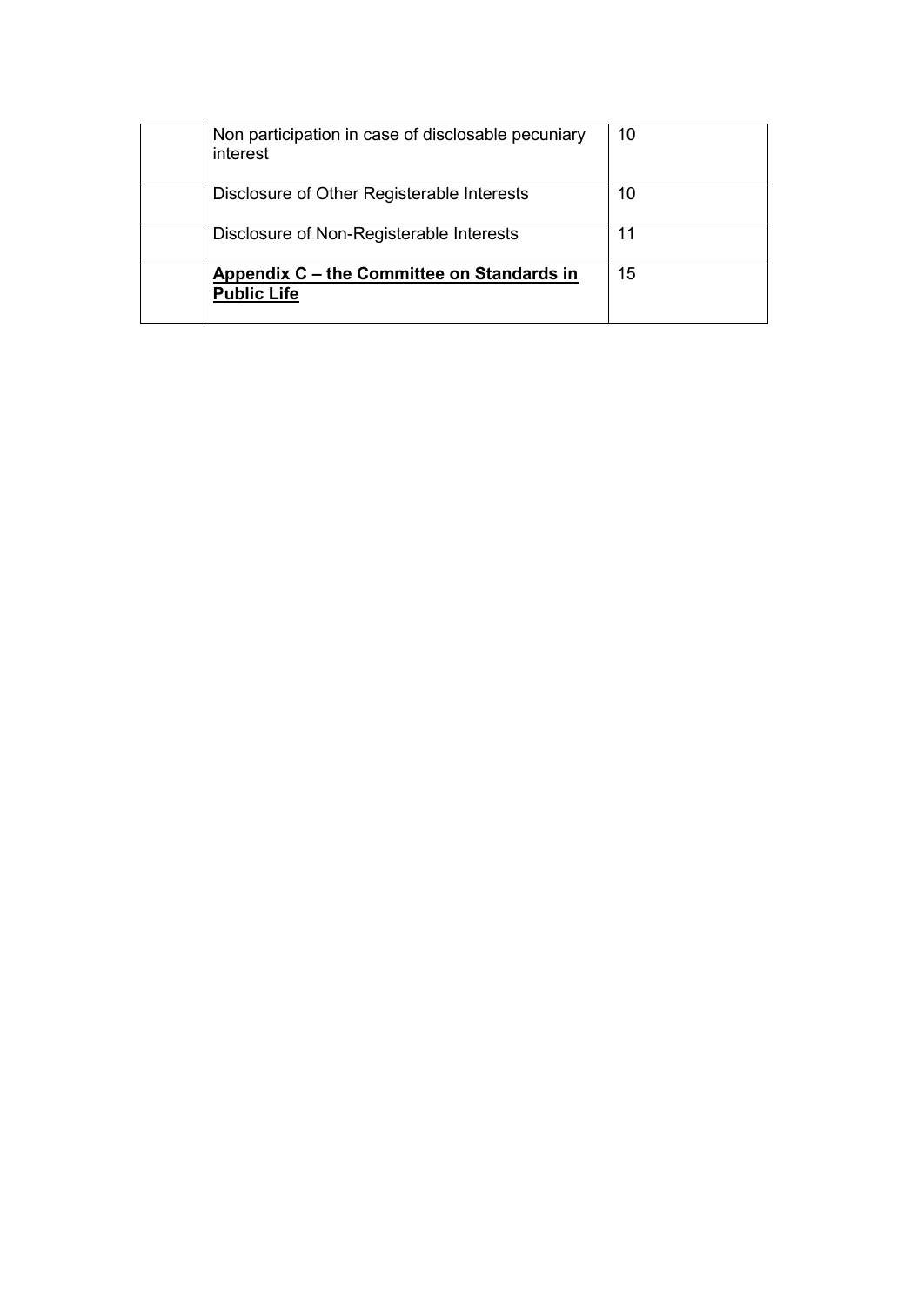# **Local Government Association Model Councillor Code of Conduct 2020**



#### **Joint statement**

The role of councillor across all tiers of local government is a vital part of our country's system of democracy. It is important that as councillors we can be held accountable and all adopt the behaviors and responsibilities associated with the role. Our conduct as an individual councillor affects the reputation of all councillors. We want the role of councillor to be one that people aspire to. We also want individuals from a range of backgrounds and circumstances to be putting themselves forward to become councillors.

As councillors, we represent local residents, work to develop better services and deliver local change. The public have high expectations of us and entrust us to represent our local area, taking decisions fairly, openly, and transparently. We have both an individual and collective responsibility to meet these expectations by maintaining high standards and demonstrating good conduct, and by challenging behaviour which falls below expectations.

Importantly, we should be able to undertake our role as a councillor without being intimidated, abused, bullied, or threatened by anyone, including the general public.

This Code has been designed to protect our democratic role, encourage good conduct and safeguard the public's trust in local government.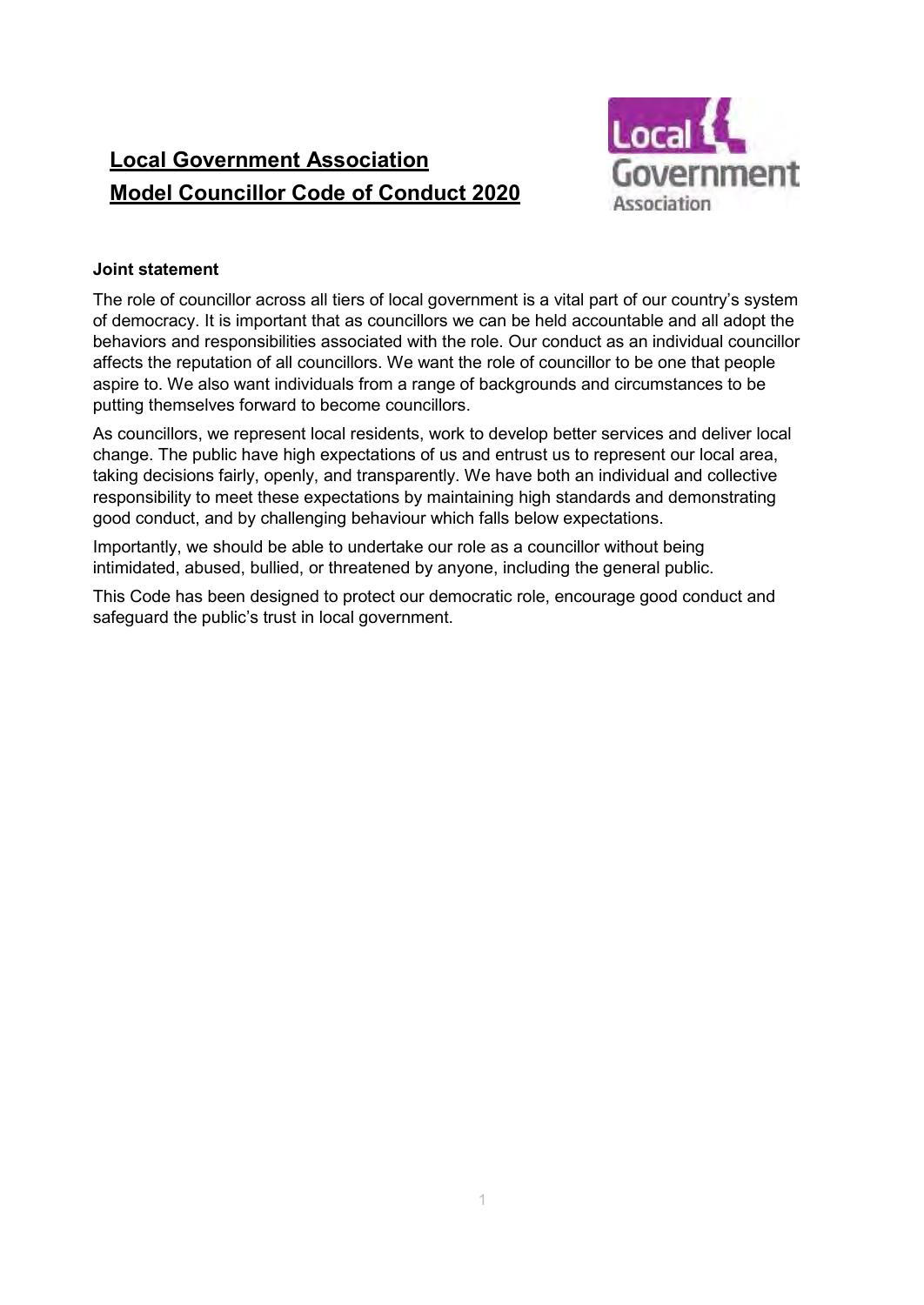#### **Introduction**

The Local Government Association (LGA) has developed this Model Councillor Code of Conduct, in association with key partners and after extensive consultation with the sector, as part of its work on supporting all tiers of local government to continue to aspire to high standards of leadership and performance. It is a template for councils to adopt in whole and/or with local amendments.

All councils are required to have a local Councillor Code of Conduct.

The LGA will undertake an annual review of this Code to ensure it continues to be fit- forpurpose, incorporating advances in technology, social media and changes in legislation. The LGA can also offer support, training and mediation to councils and councillors on the application of the Code and the National Association of Local Councils (NALC) and the county associations of local councils can offer advice and support to town and parish councils.

## **Definitions**

For the purposes of this Code of Conduct, a "councillor" means a member or co-opted member of a local authority or a directly elected mayor. A "co-opted member" is defined in the Localism Act 2011 Section 27(4) as "a person who is not a member of the authority but who

- a) is a member of any committee or sub-committee of the authority, or;
- b) is a member of, and represents the authority on, any joint committee or joint subcommittee of the authority;

and who is entitled to vote on any question that falls to be decided at any meeting of that committee or sub-committee".

For the purposes of this Code of Conduct, "local authority" includes county councils, district councils, London borough councils, parish councils, town councils, fire and rescue authorities, police authorities, joint authorities, economic prosperity boards, combined authorities and National Park authorities.

#### **Purpose of the Code of Conduct**

The purpose of this Code of Conduct is to assist you, as a councillor, in modelling the behaviour that is expected of you, to provide a personal check and balance, and to set out the type of conduct that could lead to action being taken against you. It is also to protect you, the public, fellow councillors, local authority officers and the reputation of local government. It sets out general principles of conduct expected of all councillors and your specific obligations in relation to standards of conduct. The LGA encourages the use of support, training and mediation prior to action being taken using the Code. The fundamental aim of the Code is to create and maintain public confidence in the role of councillor and local government.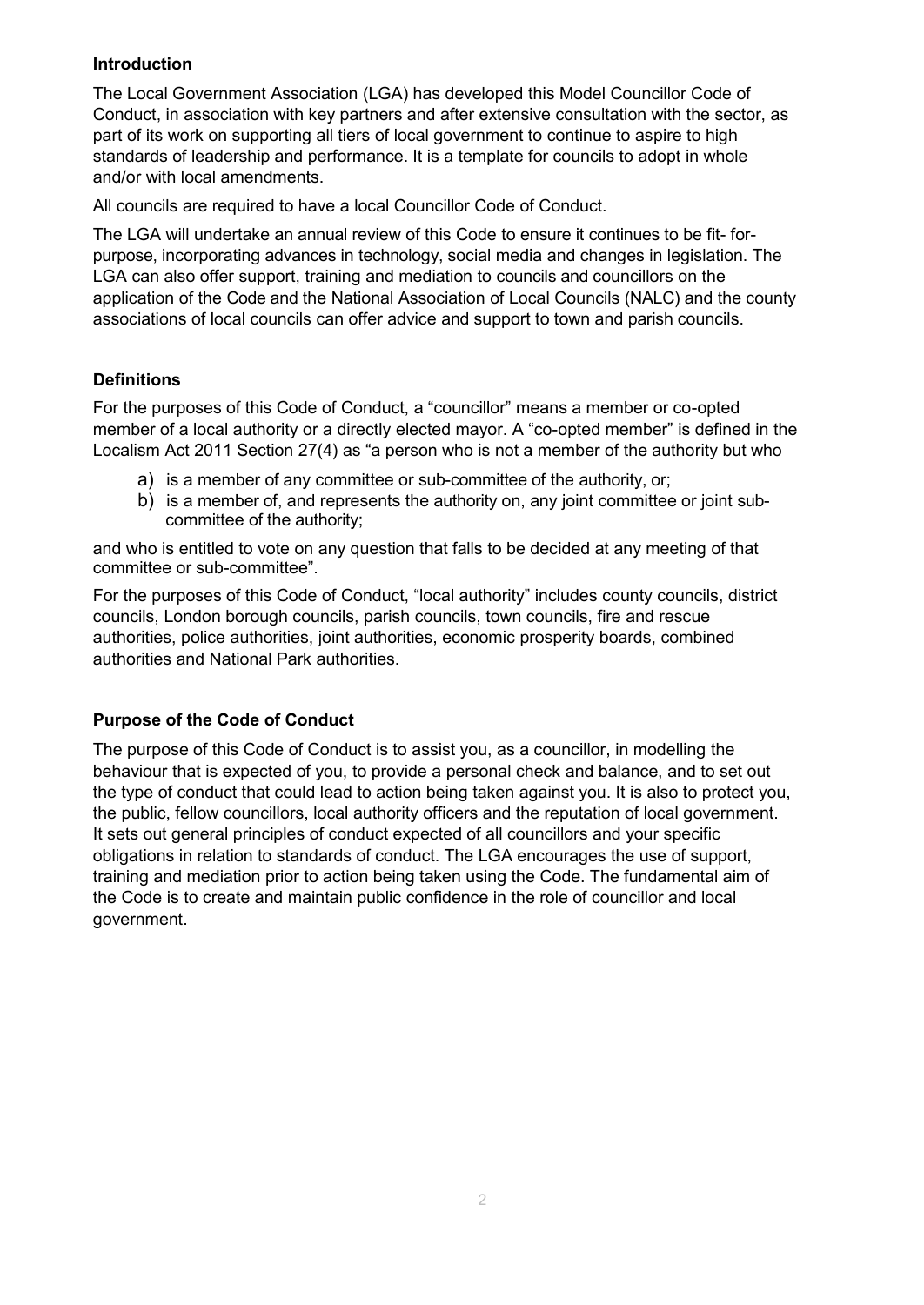#### **General principles of councillor conduct**

Everyone in public office at all levels; all who serve the public or deliver public services, including ministers, civil servants, councillors and local authority officers; should uphold the [Seven Principles of Public Life, a](https://www.gov.uk/government/publications/the-7-principles-of-public-life/the-7-principles-of-public-life--2)lso known as the Nolan Principles.

Building on these principles, the following general principles have been developed specifically for the role of councillor.

In accordance with the public trust placed in me, on all occasions:

- I act with integrity and honesty
- I act lawfully
- I treat all persons fairly and with respect;and
- I lead by example and act in a way that secures public confidence in the role of councillor.

In undertaking my role:

- I impartially exercise my responsibilities in the interests of the local community
- I do not improperly seek to confer an advantage, or disadvantage, on any person
- I avoid conflicts of interest
- I exercise reasonable care and diligence; and
- I ensure that public resources are used prudently in accordance with my local authority's requirements and in the public interest.

#### **Application of the Code of Conduct**

This Code of Conduct applies to you as soon as you sign your declaration of acceptance of the office of councillor or attend your first meeting as a co-opted member and continues to apply to you until you cease to be a councillor.

This Code of Conduct applies to you when you are acting in your capacity as a councillor which may include when:

- you misuse your position as a councillor
- Your actions would give the impression to a reasonable member of the public with knowledge of all the facts that you are acting as a councillor;

The Code applies to all forms of communication and interaction, including:

- at face-to-face meetings
- at online or telephone meetings
- in written communication
- in verbal communication
- in non-verbal communication
- in electronic and social media communication, posts, statements and comments.

You are also expected to uphold high standards of conduct and show leadership at all times when acting as a councillor.

Your Monitoring Officer has statutory responsibility for the implementation of the Code of Conduct, and you are encouraged to seek advice from your Monitoring Officer on any matters that may relate to the Code of Conduct. Town and parish councillors are encouraged to seek advice from their Clerk, who may refer matters to the Monitoring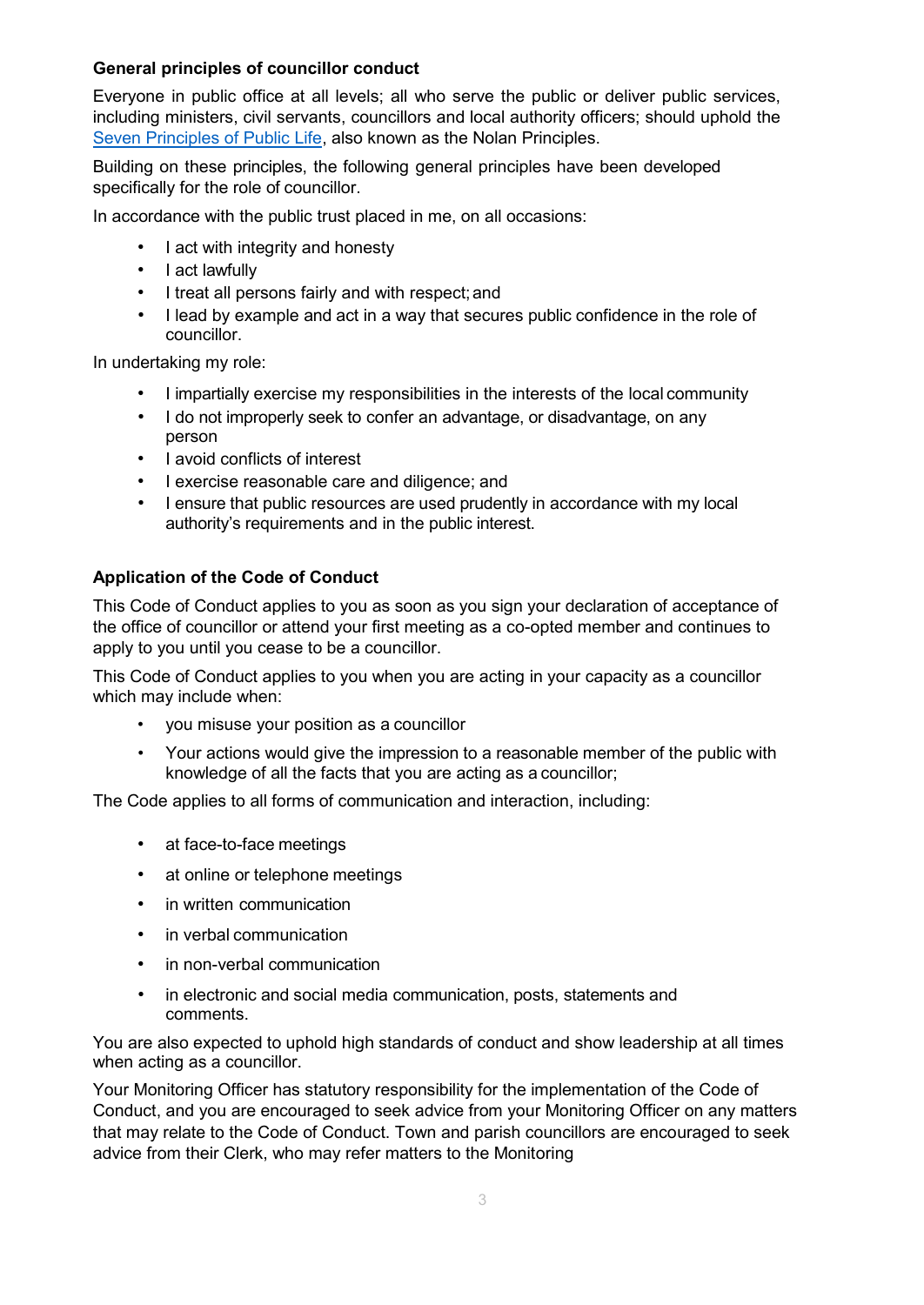Officer.

#### **Standards of councillor conduct**

This section sets out your obligations, which are the minimum standards of conduct required of you as a councillor. Should your conduct fall short of these standards, a complaint may be made against you, which may result in action being taken.

Guidance is included to help explain the reasons for the obligations and how they should be followed.

#### **General Conduct**

#### **1. Respect**

**As a councillor:** 

- **1.1 I treat other councillors and members of the public with respect.**
- **1.2 I treat local authority employees, employees and representatives of partner organisations and those volunteering for the local authority with respect and respect the role they play.**

Respect means politeness and courtesy in behaviour, speech, and in the written word. Debate and having different views are all part of a healthy democracy. As a councillor, you can express, challenge, criticise and disagree with views, ideas, opinions and policies in a robust but civil manner. You should not, however, subject individuals, groups of people or organisations to personal attack.

In your contact with the public, you should treat them politely and courteously. Rude and offensive behaviour lowers the public's expectations and confidence in councillors.

In return, you have a right to expect respectful behaviour from the public. If members of the public are being abusive, intimidatory or threatening you are entitled to stop any conversation or interaction in person or online and report them to the local authority, the relevant social media provider or the police. This also applies to fellow councillors, where action could then be taken under the Councillor Code of Conduct, and local authority employees, where concerns should be raised in line with the local authority's councillor- officer protocol.

#### **2. Bullying, harassment and discrimination**

**As a councillor:**

**2.1 I do not bully any person.**

#### **2.2 I do not harass any person.**

#### **2.3 I promote equalities and do not discriminate unlawfully againstany person.**

The Advisory, Conciliation and Arbitration Service (ACAS) characterises bullying as offensive, intimidating, malicious or insulting behaviour, an abuse or misuse of power through means that undermine, humiliate, denigrate or injure the recipient. Bullying might be a regular pattern of behaviour or a one-off incident, happen face-to-face, on social media, in emails or phone calls, happen in the workplace or at work social events and may not always be obvious or noticed by others.

The Protection from Harassment Act 1997 defines harassment as conduct that causes alarm or distress or puts people in fear of violence and must involve such conduct on at least two occasions. It can include repeated attempts to impose unwanted communications and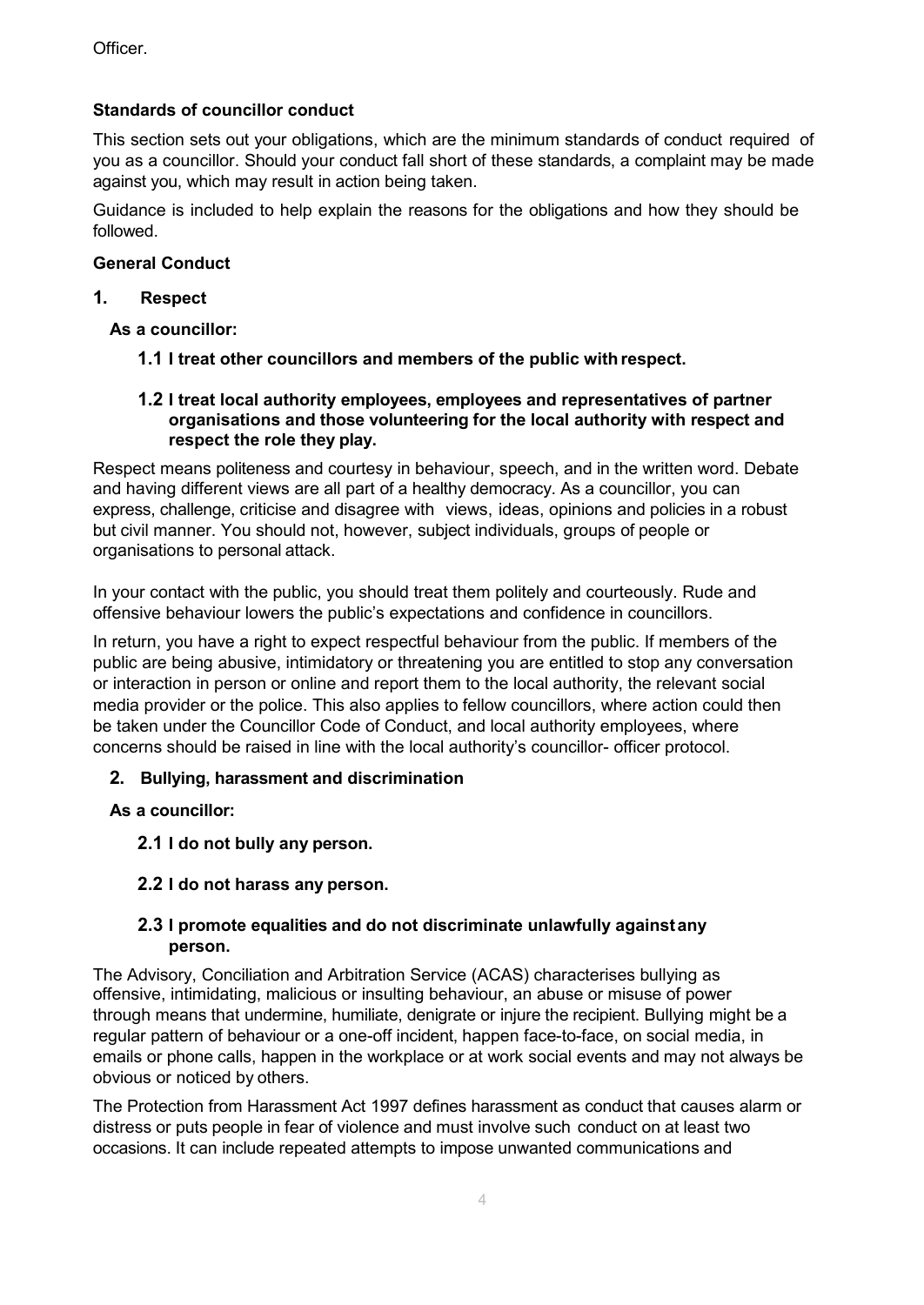contact upon a person in a manner that could be expected to cause distress or fear in any reasonable person.

Unlawful discrimination is where someone is treated unfairly because of a protected characteristic. Protected characteristics are specific aspects of a person's identity defined by the Equality Act 2010. They are age, disability, gender reassignment, marriage and civil partnership, pregnancy and maternity, race, religion or belief, sex and sexual orientation.

The Equality Act 2010 places specific duties on local authorities. Councillors have a central role to play in ensuring that equality issues are integral to the local authority's performance and strategic aims, and that there is a strong vision and public commitment to equality across public services.

#### **3. Impartiality of officers of thecouncil**

#### **As a councillor:**

#### **3.1 I do not compromise, or attempt to compromise, the impartiality of anyone who works for, or on behalf of, the local authority.**

Officers work for the local authority as a whole and must be politically neutral (unless they are political assistants). They should not be coerced or persuaded to act in a way that would undermine their neutrality. You can question officers in order to understand, for example, their reasons for proposing to act in a particular way, or the content of a report that they have written. However, you must not try and force them to act differently, change their advice, or alter the content of that report, if doing so would prejudice their professional integrity.

#### **4. Confidentiality and access to information**

#### **As a councillor:**

#### **4.1 I do not disclose information:**

- **a. given to me in confidence by anyone**
- **b. acquired by me which I believe, or ought reasonably tobe aware, is of a confidential nature, unless**
	- **i. I have received the consent of a person authorised to give it;**
	- **ii. I am required by law to do so;**
	- **iii. the disclosure is made to a third party for the purpose of obtaining professional legal advice provided that the third party agrees not to disclose the information to any other person; or**
	- **iv. the disclosure is:**
		- **1. reasonable and in the public interest; and**
		- **2. made in good faith and in compliance with the reasonable requirements of the local authority; and**
		- **3. I have consulted the Monitoring Officer prior to its release.**
- **4.2 I do not improperly use knowledge gained solely as a result of my role asa councillor for the advancement of myself, my friends, my family members, my employer or my business interests.**
- **4.3 I do not prevent anyone from getting information that they are entitled to by law.**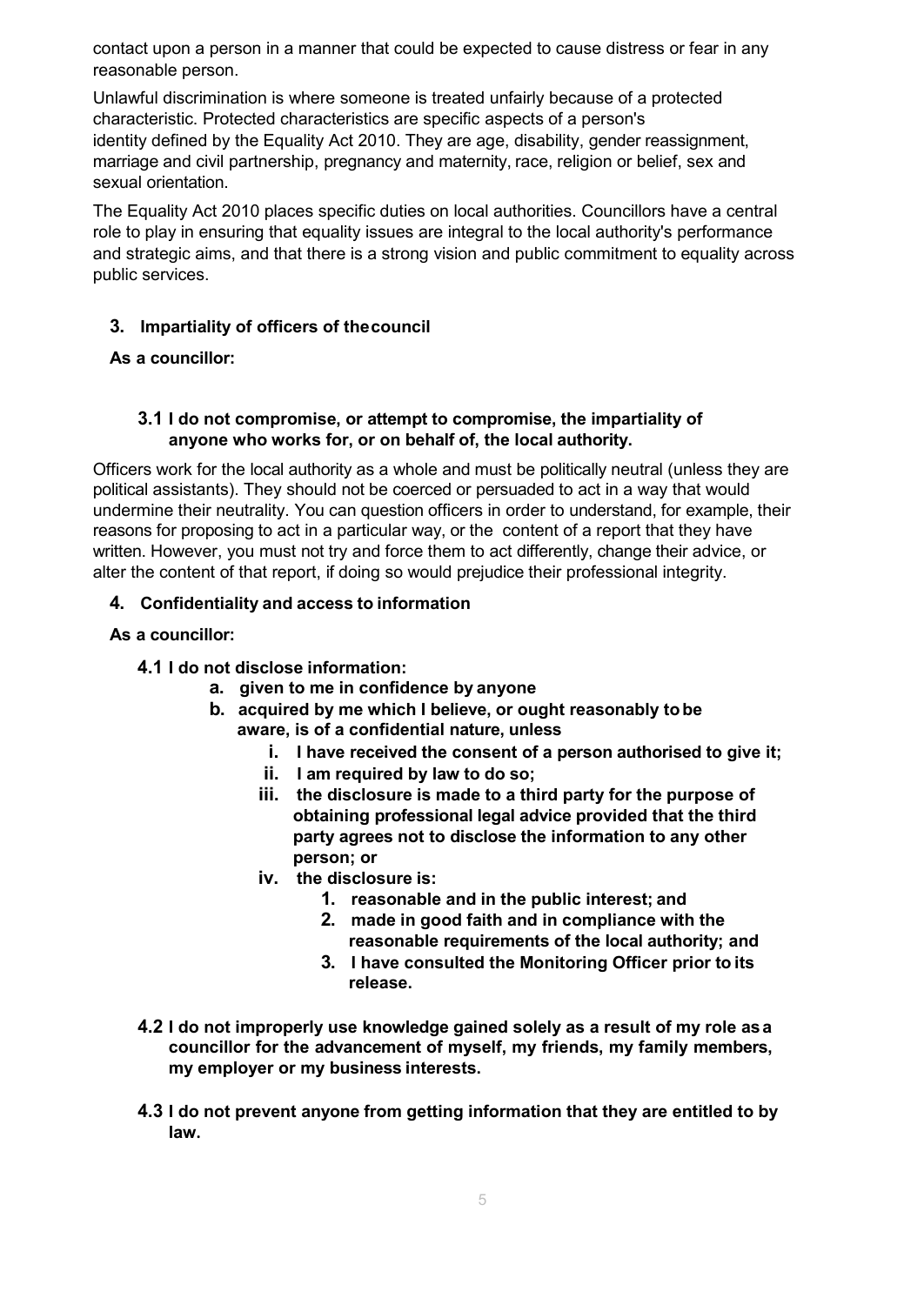Local authorities must work openly and transparently, and their proceedings and printed materials are open to the public, except in certain legally defined circumstances. You should work on this basis, but there will be times when it is required by law that discussions, documents and other information relating to or held by the local authority must be treated in a confidential manner. Examples include personal data relating to individuals or information relating to ongoing negotiations.

# **5. Disrepute**

# **As a councillor:**

# **5.1 I do not bring my role or local authority into disrepute.**

As a Councillor, you are trusted to make decisions on behalf of your community and your actions and behaviour are subject to greater scrutiny than that of ordinary members of the public. You should be aware that your actions might have an adverse impact on you, other councillors and/or your local authority and may lower the public's confidence in your or your local authority's ability to discharge your/its functions. For example, behaviour that is considered dishonest and/or deceitful can bring your local authority into disrepute.

You are able to hold the local authority and fellow councillors to account and are able to constructively challenge and express concern about decisions and processes undertaken by the council whilst continuing to adhere to other aspects of this Code of Conduct.

# **6. Use of position**

# **As a councillor:**

#### **6.1 I do not use, or attempt to use, my position improperly to the advantage or disadvantage of myself or anyone else.**

Your position as a member of the local authority provides you with certain opportunities, responsibilities, and privileges, and you make choices all the time that will impact others. However, you should not take advantage of these opportunities to further your own or others' private interests or to disadvantage anyone unfairly.

# **7. Use of local authority resources and facilities**

# **As a councillor:**

- **7.1 I do not misuse council resources.**
- **7.2 I will, when using the resources of the local authority or authorising theiruse by**

**others:** 

- **a. act in accordance with the local authority's requirements; and**
- **b. ensure that such resources are not used for political purposes unless that use could reasonably be regarded as likely to facilitate, or be conducive to, the discharge of the functions of the local authority or of the office to which I have been elected or appointed.**

You may be provided with resources and facilities by the local authority to assist you in carrying out your duties as a councillor.

Examples include:

- office support
- stationery
- equipment such as phones, and computers
- transport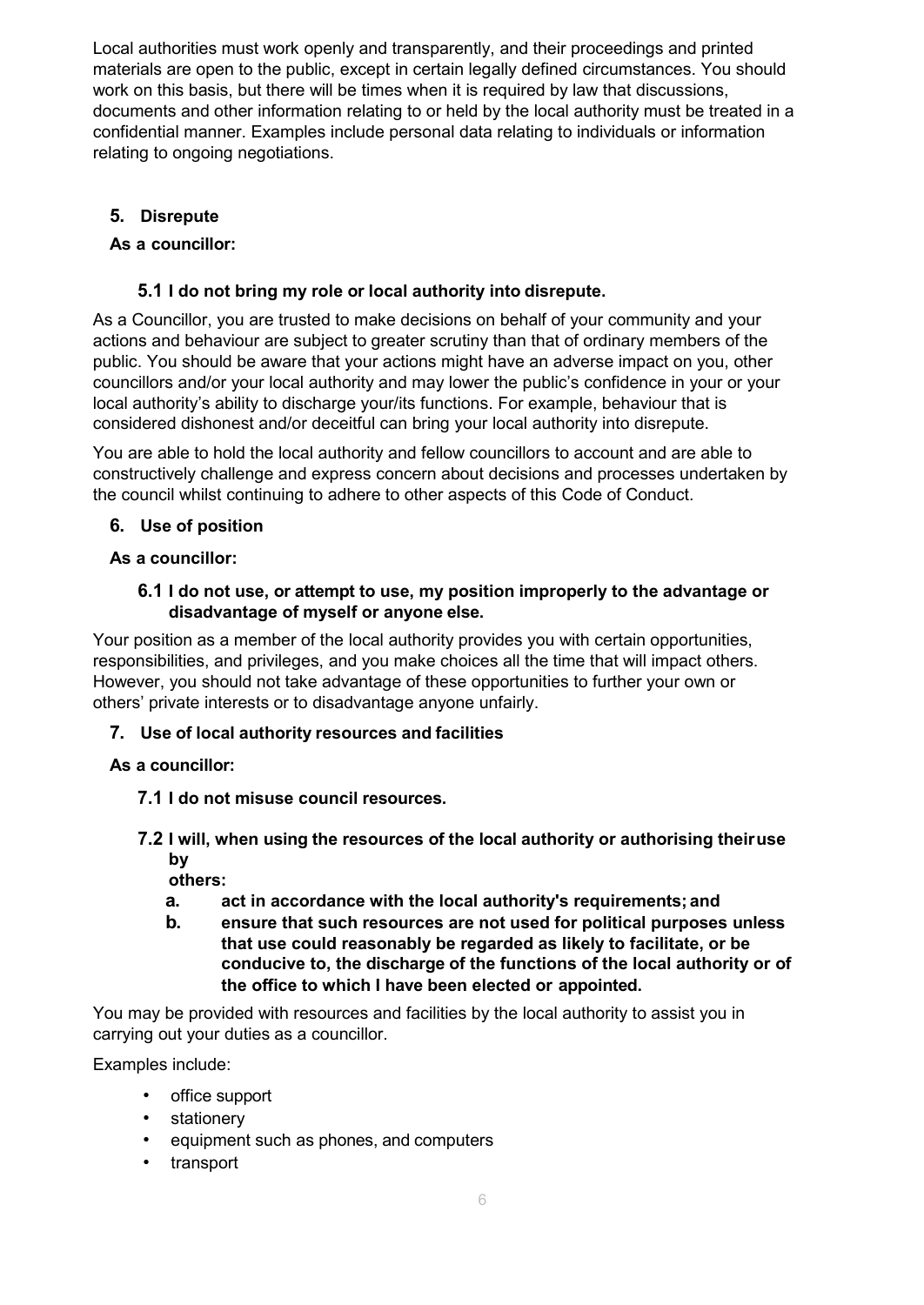• access and use of local authority buildings and rooms.

These are given to you to help you carry out your role as a councillor more effectively and are not to be used for business or personal gain. They should be used in accordance with the purpose for which they have been provided and the local authority's own policies regarding their use.

# **8. Complying with the Code of Conduct**

- **As a Councillor:**
	- **8.1 I undertake Code of Conduct training provided by my local authority.**
	- **8.2 I cooperate with any Code of Conduct investigationand/or determination.**
	- **8.3 I do not intimidate or attempt to intimidate any person who is likely to be involved with the administration of any investigation orproceedings.**

#### **8.4 I comply with any sanction imposed on me following a finding thatI have breached the Code of Conduct.**

It is extremely important for you as a councillor to demonstrate high standards, for you to have your actions open to scrutiny and for you not to undermine public trust in the local authority or its governance. If you do not understand or are concerned about the local authority's processes in handling a complaint you should raise this with your Monitoring Officer.

## **Protecting your reputation and the reputation of the local authority**

**9. Interests**

#### **As a councillor:**

#### **9.1 I register and disclose my interests.**

Section 29 of the Localism Act 2011 requires the Monitoring Officer to establish and maintain a register of interests of members of the authority .

You need to register your interests so that the public, local authority employees and fellow councillors know which of your interests might give rise to a conflict of interest. The register is a public document that can be consulted when (or before) an issue arises. The register also protects you by allowing you to demonstrate openness and a willingness to be held accountable. You are personally responsible for deciding whether or not you should disclose an interest in a meeting, but it can be helpful for you to know early on if others think that a potential conflict might arise. It is also important that the public know about any interest that might have to be disclosed by you or other councillors when making or taking part in decisions, so that decision making is seen by the public as open and honest. This helps to ensure that public confidence in the integrity of local governance is maintained.

You should note that failure to register or disclose a disclosable pecuniary interest as set out in **Table 1**, is a criminal offence under the Localism Act 2011.

**Appendix B sets** out the detailed provisions on registering and disclosing interests. If in doubt, you should always seek advice from your Monitoring Officer.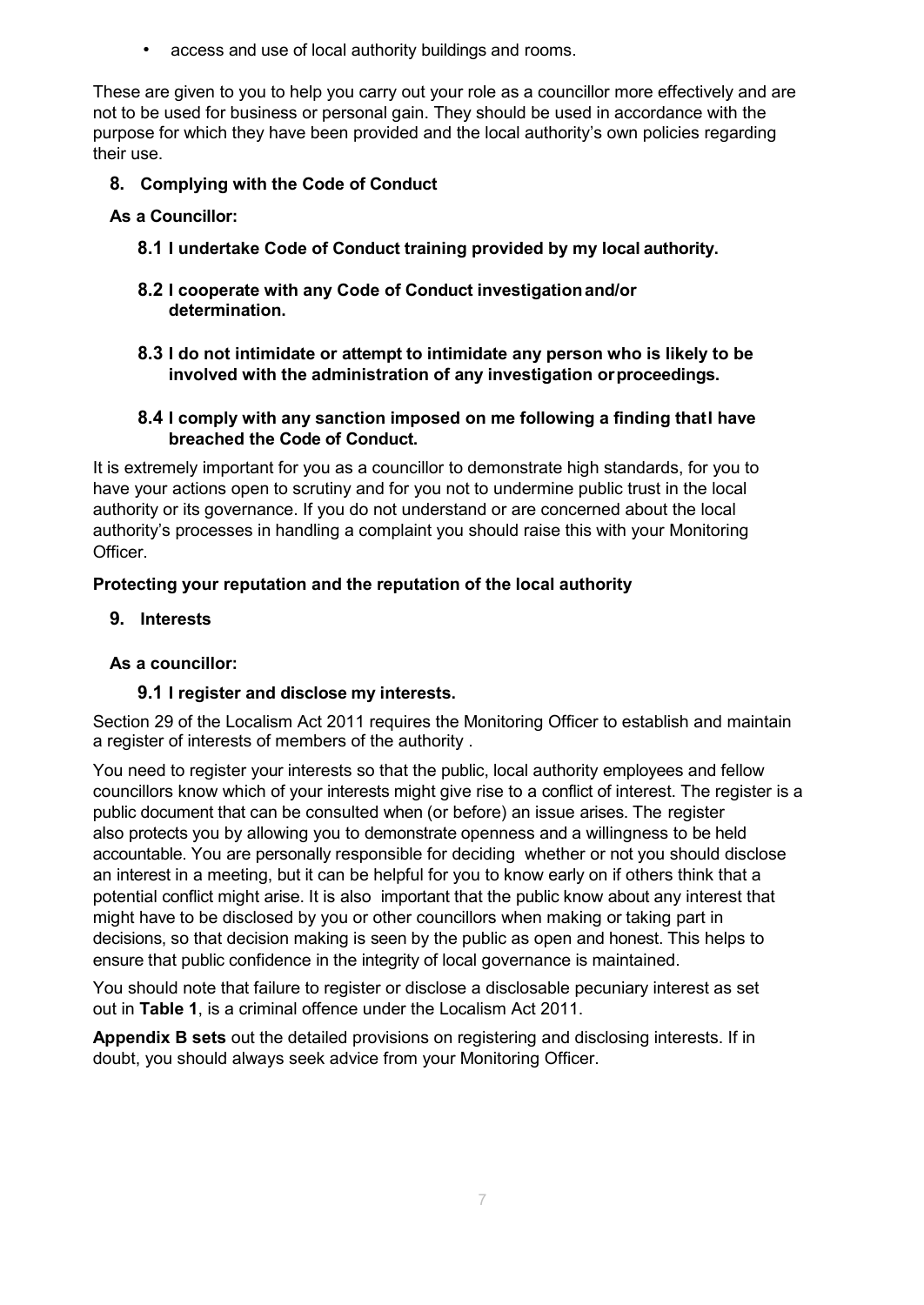#### **10. Gifts and hospitality**

#### **As a councillor:**

- **10.1 I do not accept gifts or hospitality, irrespective of estimated value, which could give rise to real or substantive personal gain or a reasonable suspicion of influence on my part to show favour from persons seeking to acquire, develop or do business with the local authority or from persons who may apply to the local authority for any permission, licence or other significant advantage.**
- **10.2 I register with the Monitoring Officer any gift or hospitality with an estimated value of at least £50 within 28 days of itsreceipt.**

#### **10.3 I register with the Monitoring Officer any significant gift or hospitality that I have been offered but have refused to accept.**

In order to protect your position and the reputation of the local authority, you should exercise caution in accepting any gifts or hospitality which are (or which you reasonably believe to be) offered to you because you are a councillor. The presumption should always be not to accept significant gifts or hospitality. However, there may be times when such a refusal may be difficult if it is seen as rudeness in which case you could accept it but must ensure it is publicly registered. However, you do not need to register gifts and hospitality which are not related to your role as a councillor, such as Christmas gifts from your friends and family. It is also important to note that it is appropriate to accept normal expenses and hospitality associated with your duties as a councillor. If you are unsure, do contact your Monitoring Officer for guidance.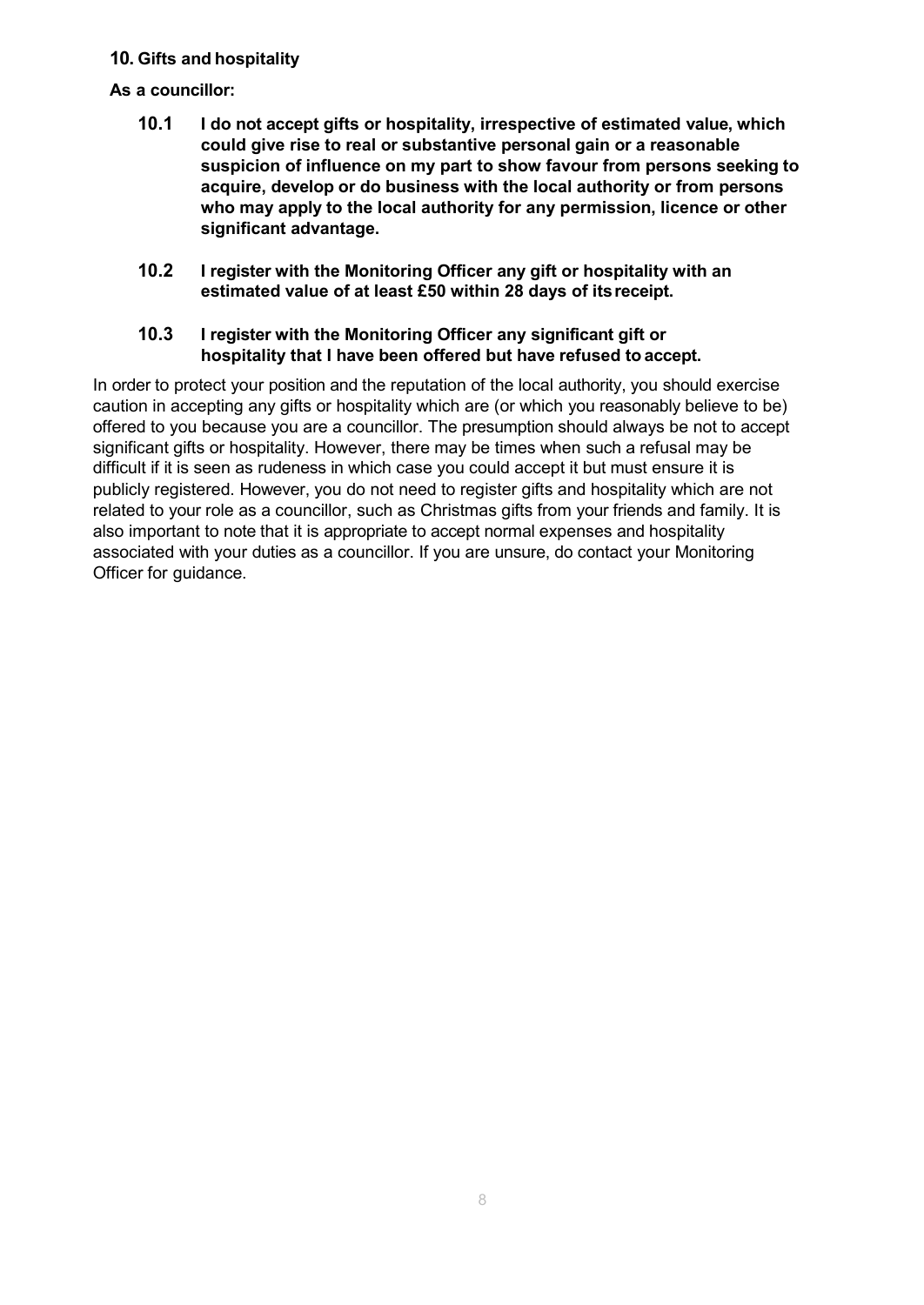# **Appendices Appendix A – The Seven Principles of Public Life**

The principles are:

#### **Selflessness**

Holders of public office should act solely in terms of the public interest.

#### **Integrity**

Holders of public office must avoid placing themselves under any obligation to people or organisations that might try inappropriately to influence them in their work. They should not act or take decisions in order to gain financial or other material benefits for themselves, their family, or their friends. They must disclose and resolve any interests and relationships.

#### **Objectivity**

Holders of public office must act and take decisions impartially, fairly and on merit, using the best evidence and without discrimination or bias.

#### **Accountability**

Holders of public office are accountable to the public for their decisions and actions and must submit themselves to the scrutiny necessary to ensure this.

#### **Openness**

Holders of public office should act and take decisions in an open and transparent manner. Information should not be withheld from the public unless there are clear and lawful reasons for so doing.

#### **Honesty**

Holders of public office should be truthful.

#### **Leadership**

Holders of public office should exhibit these principles in their own behaviour. They should actively promote and robustly support the principles and be willing to challenge poor behaviour wherever it occurs.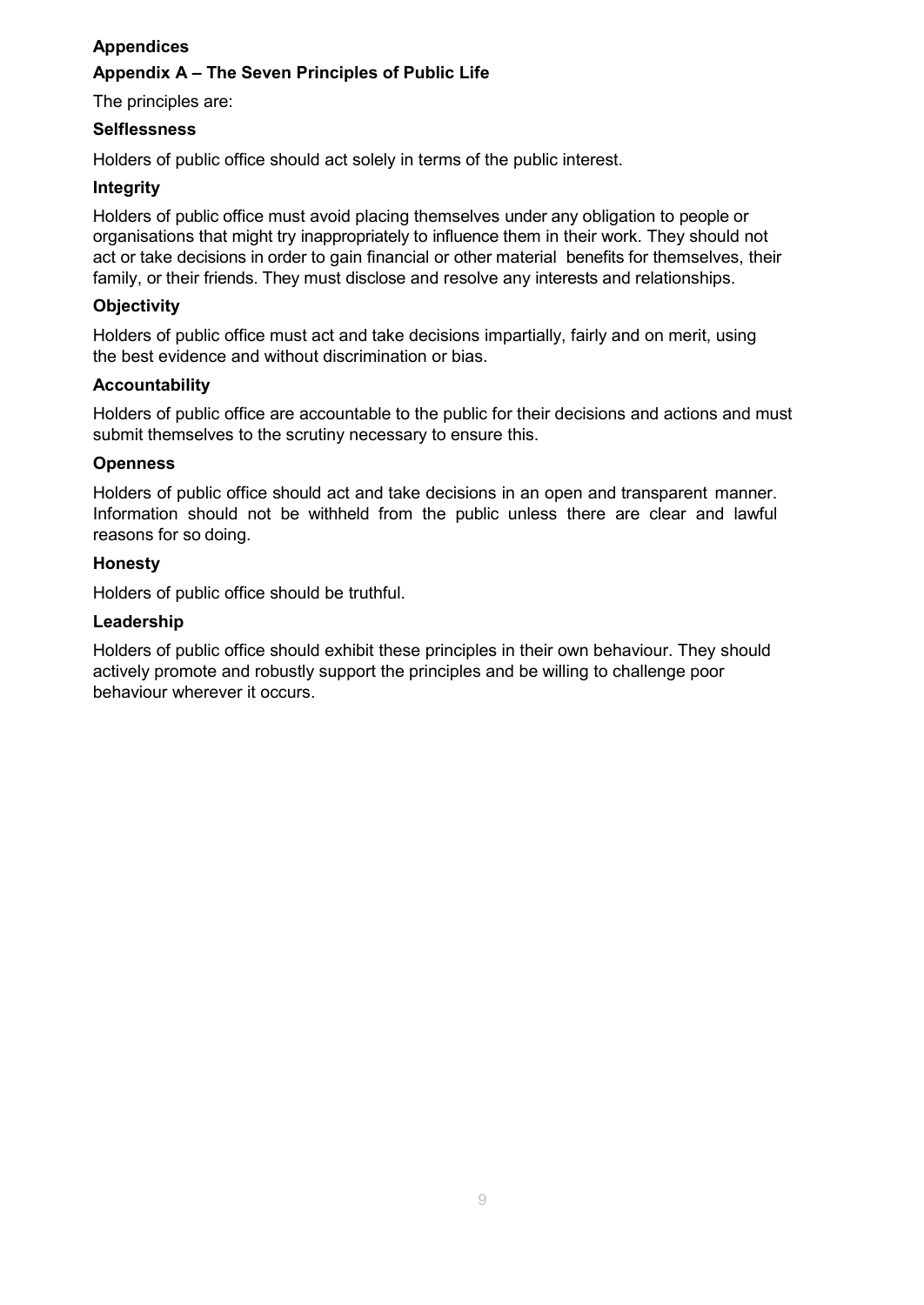#### **Appendix B Registering interests**

Within 28 days of becoming a member or your re-election or re-appointment to office you must register with the Monitoring Officer the interests which fall within the categories set out in **Table 1** (**Disclosable Pecuniary Interests**) which are as described in "The Relevant Authorities (Disclosable Pecuniary Interests) Regulations 2012". You should also register details of your other personal interests which fall within the categories set out in **Table 2**  (**Other Registerable Interests**).

"**Disclosable Pecuniary Interest"** means an interest of yourself, or of your partner if you are aware of your partner's interest, within the descriptions set out in Table 1 below.

**"Partner"** means a spouse or civil partner, or a person with whom you are living as husband or wife, or a person with whom you are living as if you are civil partners.

- 1. You must ensure that your register of interests is kept up-to-date and within 28 days of becoming aware of any new interest, or of any change to a registered interest, notify the Monitoring Officer.
- 2. A 'sensitive interest' is as an interest which, if disclosed, could lead to the councillor, or a person connected with the councillor, being subject to violence or intimidation.
- 3. Where you have a 'sensitive interest' you must notify the Monitoring Officer with the reasons why you believe it is a sensitive interest. If the Monitoring Officer agrees they will withhold the interest from the public register.

#### **Non participation in case of disclosable pecuniary interest**

- 4. Where a matter arises at a meeting which directly relates to one of your Disclosable Pecuniary Interests as set out in **Table 1**, you must disclose the interest, not participate in any discussion or vote on the matter and must not remain in the room unless you have been granted a dispensation. If it is a 'sensitive interest', you do not have to disclose the nature of the interest, just that you have an interest. Dispensation may be granted in limited circumstances, to enable you to participate and vote on a matter in which you have a disclosable pecuniary interest.
- 5. [ Where you have a disclosable pecuniary interest on a matter to be considered or is being considered by you as a Cabinet member in exercise of your executive function, you must notify the Monitoring Officer of the interest and must not take any steps or further steps in the matter apart from arranging for someone else to deal with it]

#### **Disclosure of Other Registerable Interests**

6. Where a matter arises at a meeting which *directly relates* to the financial interest or wellbeing of one of your Other Registerable Interests (as set out in **Table 2**), you must disclose the interest. You may speak on the matter only if members of the public are also allowed to speak at the meeting but otherwise must not take part in any discussion or vote on the matter and must not remain in the room unless you have been granted a dispensation. If it is a 'sensitive interest', you do not have to disclose the nature of the interest.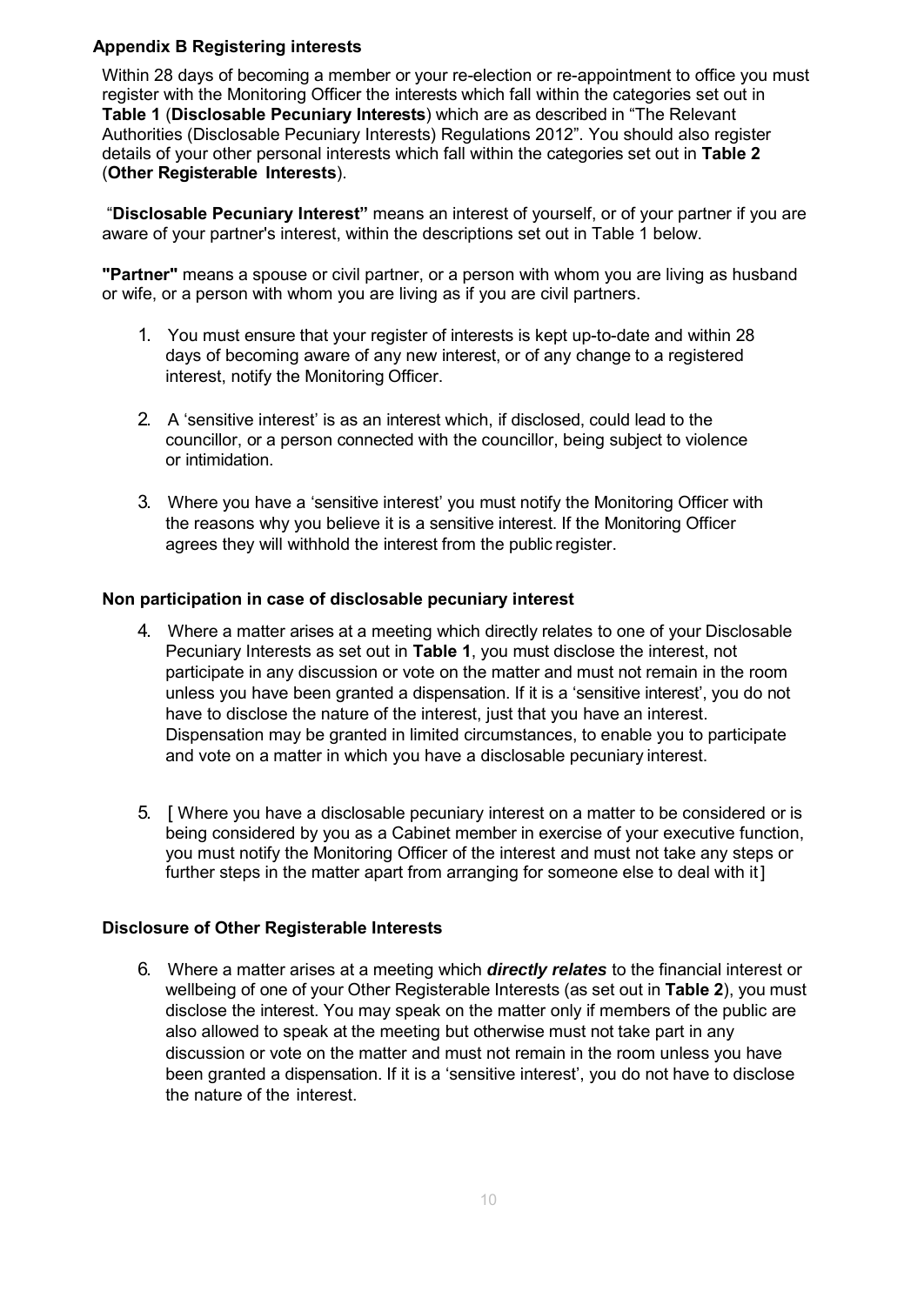# **Disclosure of Non-Registerable Interests**

- 7. Where a matter arises at a meeting which *directly relates* to your financial interest or well-being (and is not a Disclosable Pecuniary Interest set out in Table 1) or a financial interest or well-being of a relative or close associate, you must disclose the interest. You may speak on the matter only if members of the public are also allowed to speak at the meeting. Otherwise you must not take part in any discussion or vote on the matter and must not remain in the room unless you have been granted a dispensation. If it is a 'sensitive interest', you do not have to disclose the nature of the interest.
- 8. Where a matter arises at a meeting which *affects*
	- a. your own financial interest or well-being;
	- b. a financial interest or well-being of a relative or close associate; or
	- **c.** a financial interest or wellbeing of a body included under Other Registrable Interests as set out in **Table 2**

you must disclose the interest. In order to determine whether you can remain in the meeting after disclosing your interest the following test should be applied

- 9. Where a matter (referred to in paragraph 8 above*) affects* the financial interest or well-being:
	- a. to a greater extent than it affects the financial interests of the majority of inhabitants of the ward affected by the decision and;
	- b. a reasonable member of the public knowing all the facts would believe that it would affect your view of the wider public interest

You may speak on the matter only if members of the public are also allowed to speak at the meeting. Otherwise you must not take part in any discussion or vote on the matter and must not remain in the room unless you have been granted a dispensation.

If it is a 'sensitive interest', you do not have to disclose the nature of the interest.

10. [Where you have an Other Registerable Interest or Non-Registerable Interest on a matter to be considered or is being considered by you as a Cabinet member in exercise of your executive function, you must notify the Monitoring Officer of the interest and must not take any steps or further steps in the matter apart from arranging for someone else to deal with it]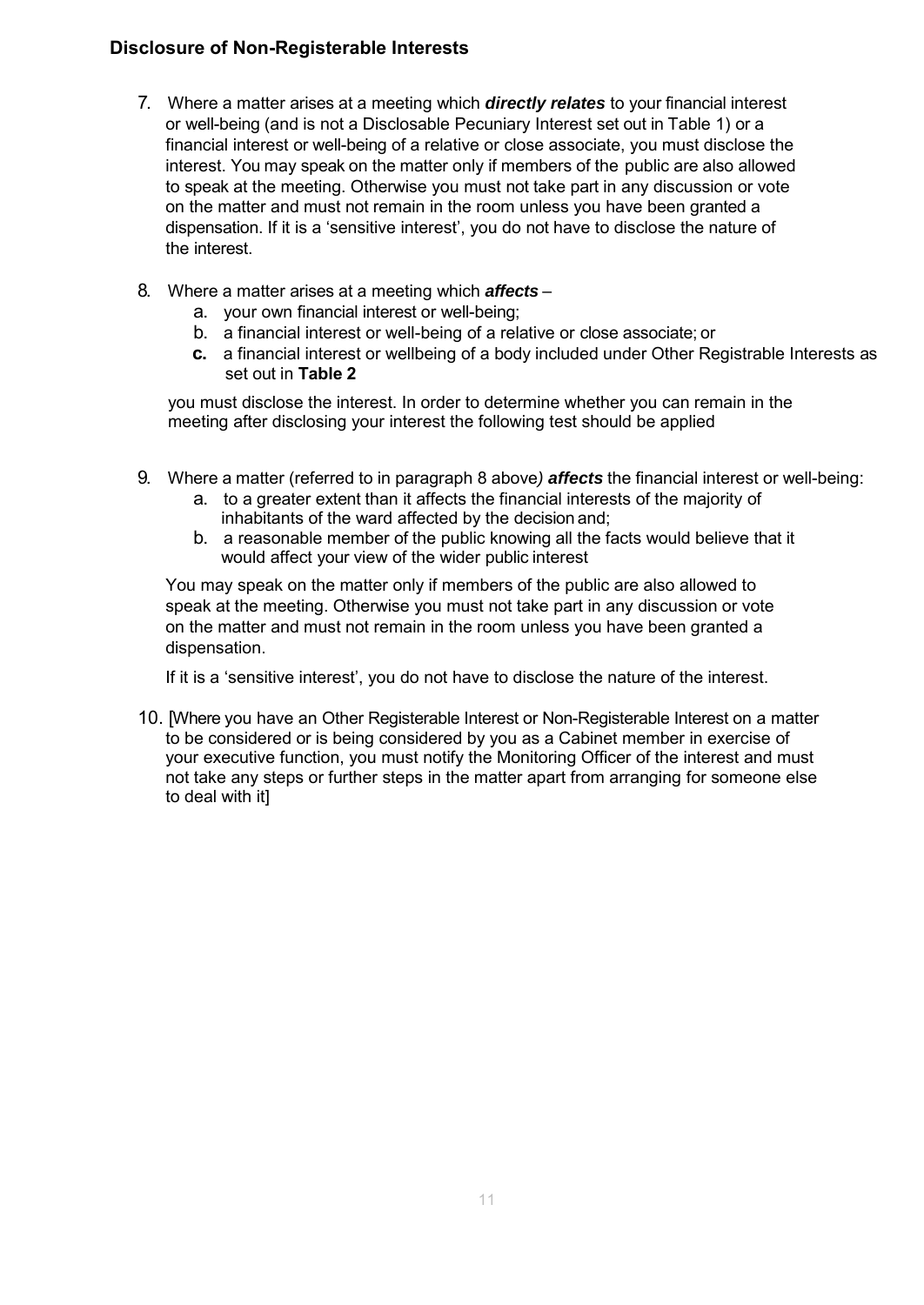# **Table 1: Disclosable Pecuniary Interests**

This table sets out the explanation of Disclosable Pecuniary Interests as set out in the [Relevant Authorities \(Disclosable Pecuniary Interests\) Regulations 2012.](https://www.legislation.gov.uk/uksi/2012/1464/made)

| <b>Subject</b>                                       | <b>Description</b>                                                                                                                                                                                                                                                                                                                                                                                                                                           |
|------------------------------------------------------|--------------------------------------------------------------------------------------------------------------------------------------------------------------------------------------------------------------------------------------------------------------------------------------------------------------------------------------------------------------------------------------------------------------------------------------------------------------|
| Employment, office, trade,<br>profession or vocation | Any employment, office, trade,<br>profession or vocation carried on for<br>profit or gain.                                                                                                                                                                                                                                                                                                                                                                   |
| Sponsorship                                          | Any payment or provision of any other<br>financial benefit (other than from the<br>council) made to the councillor during the<br>previous 12-month period for expenses<br>incurred by him/her in carrying out<br>his/her duties as a councillor, or towards<br>his/her election expenses.<br>This includes any payment or financial<br>benefit from a trade union within the<br>meaning of the Trade Union and Labour<br>Relations (Consolidation) Act 1992. |
| <b>Contracts</b>                                     | Any contract made between the<br>councillor or his/her spouse or civil<br>partner or the person with whom the                                                                                                                                                                                                                                                                                                                                                |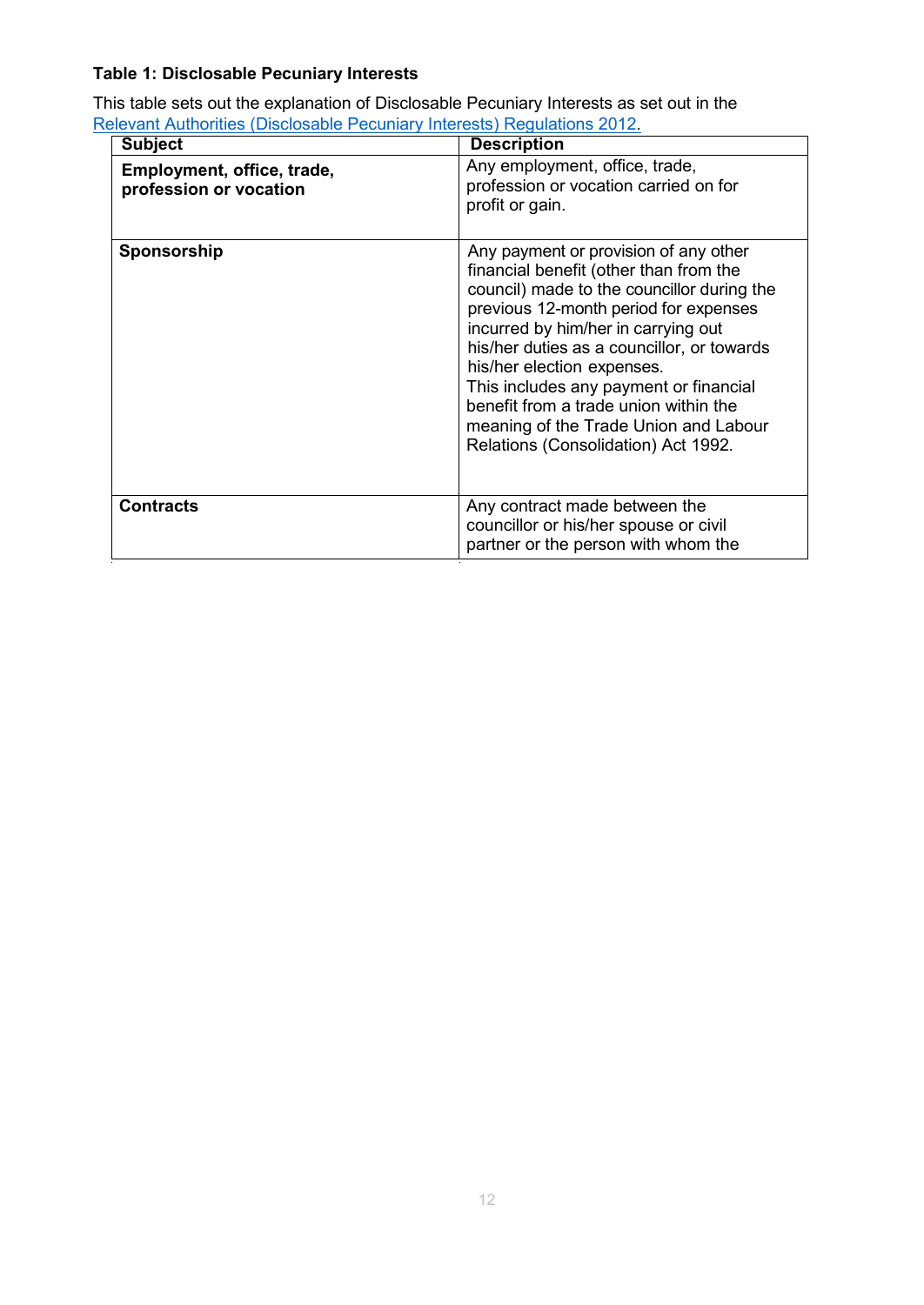|                            | councillor is living as if they were<br>spouses/civil partners (or a firm in which<br>such person is a partner, or an incorporated<br>body of which such person is a director* or<br>a body that such person has a beneficial<br>interest in the securities of*) and the council                                                                                                                                                                                                                                                                                                                                               |
|----------------------------|--------------------------------------------------------------------------------------------------------------------------------------------------------------------------------------------------------------------------------------------------------------------------------------------------------------------------------------------------------------------------------------------------------------------------------------------------------------------------------------------------------------------------------------------------------------------------------------------------------------------------------|
|                            | (a) under which goods or services are to be<br>provided or works are to be executed; and<br>(b) which has not been fully discharged.                                                                                                                                                                                                                                                                                                                                                                                                                                                                                           |
| <b>Land and Property</b>   | Any beneficial interest in land which is<br>within the area of the council.<br>'Land' excludes an easement, servitude,<br>interest or right in or over land which does<br>not give the councillor or his/her spouse or<br>civil partner or the person with whom the<br>councillor is living as if they were spouses/<br>civil partners (alone or jointly with another)<br>a right to occupy or to receive income.                                                                                                                                                                                                              |
| <b>Licenses</b>            | Any licence (alone or jointly with others) to<br>occupy land in the area of the council for a<br>month or longer                                                                                                                                                                                                                                                                                                                                                                                                                                                                                                               |
| <b>Corporate tenancies</b> | Any tenancy where (to the councillor's<br>knowledge)-<br>(a) the landlord is the council; and<br>(b) the tenant is a body that the councillor,<br>or his/her spouse or civil partner or the<br>person with whom the councillor is living as<br>if they were spouses/ civil partners is a<br>partner of or a director* of or has a<br>beneficial interest in the securities* of.                                                                                                                                                                                                                                                |
| <b>Securities</b>          | Any beneficial interest in securities* of a<br>body where-<br>(a) that body (to the councillor's<br>knowledge) has a place of business or<br>land in the area of the council; and<br>$(b)$ either-<br>$(i)$ ) the total nominal value of the<br>securities* exceeds £25,000 or one<br>hundredth of the total issued share<br>capital of that body; or<br>(ii) if the share capital of that body is of<br>more than one class, the total nominal value<br>of the shares of any one class in which the<br>councillor, or his/ her spouse or<br>civil partner or the person with whom the<br>councillor is living as if they were |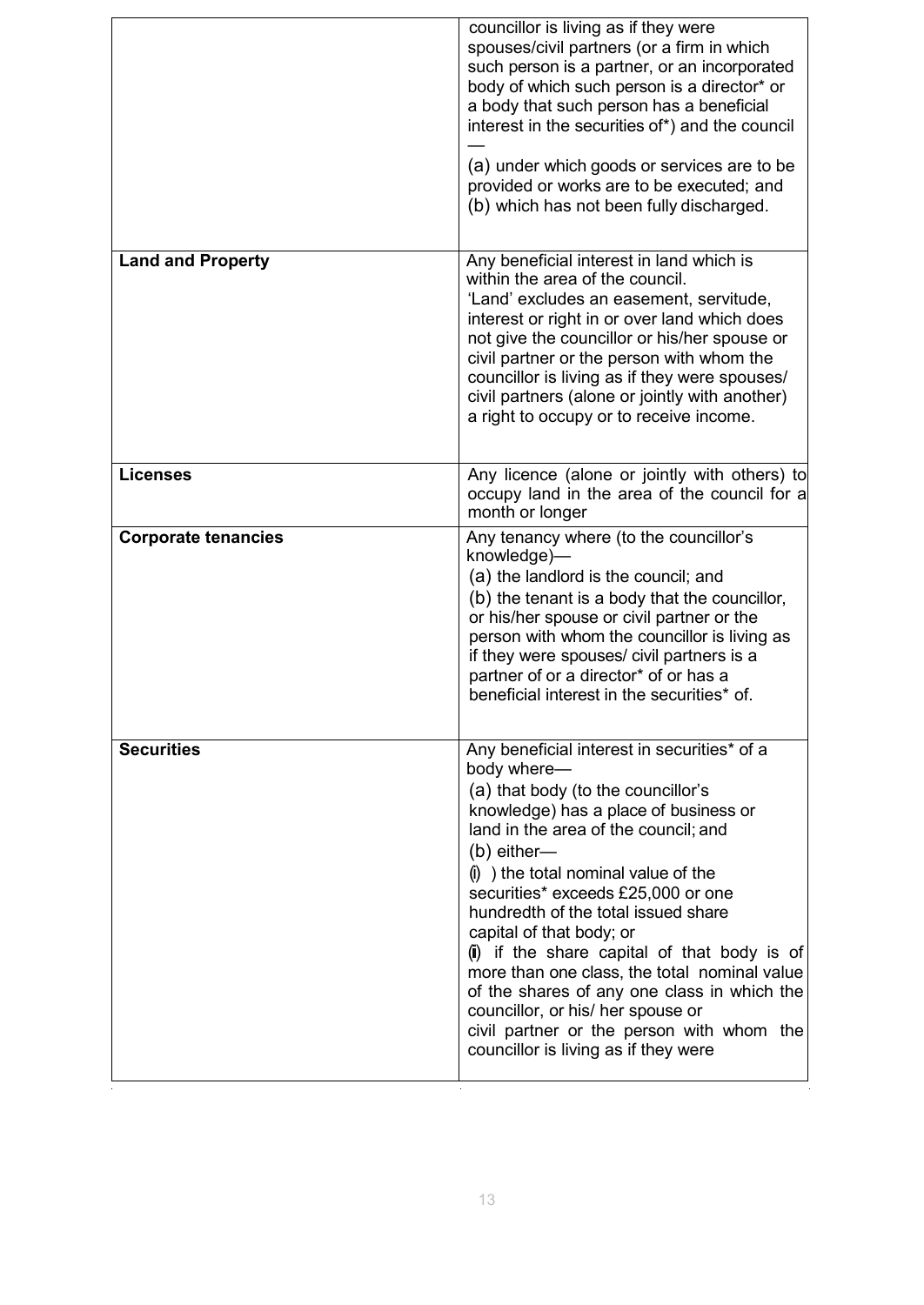| spouses/civil partners have a beneficial      |
|-----------------------------------------------|
| I interest exceeds one hundredth of the total |
| issued share capital of that class.           |

\* 'director' includes a member of the committee of management of an industrial and provident society.

\* 'securities' means shares, debentures, debenture stock, loan stock, bonds, units of a collective investment scheme within the meaning of the Financial Services and Markets Act 2000 and other securities of any description, other than money deposited with a building society.

#### **Table 2: Other Registrable Interests**

You must register as an Other Registerable Interest :

- a) any unpaid directorships
- b ) any body of which you are a member or are in a position of general control or management and to which you are nominated or appointed by your authority

#### c) any body

- (i) exercising functions of a public nature
- (ii) directed to charitable purposes or
- (iii) one of whose principal purposes includes the influence of public opinion or policy (including any political party or trade union)

of which you are a member or in a position of general control or management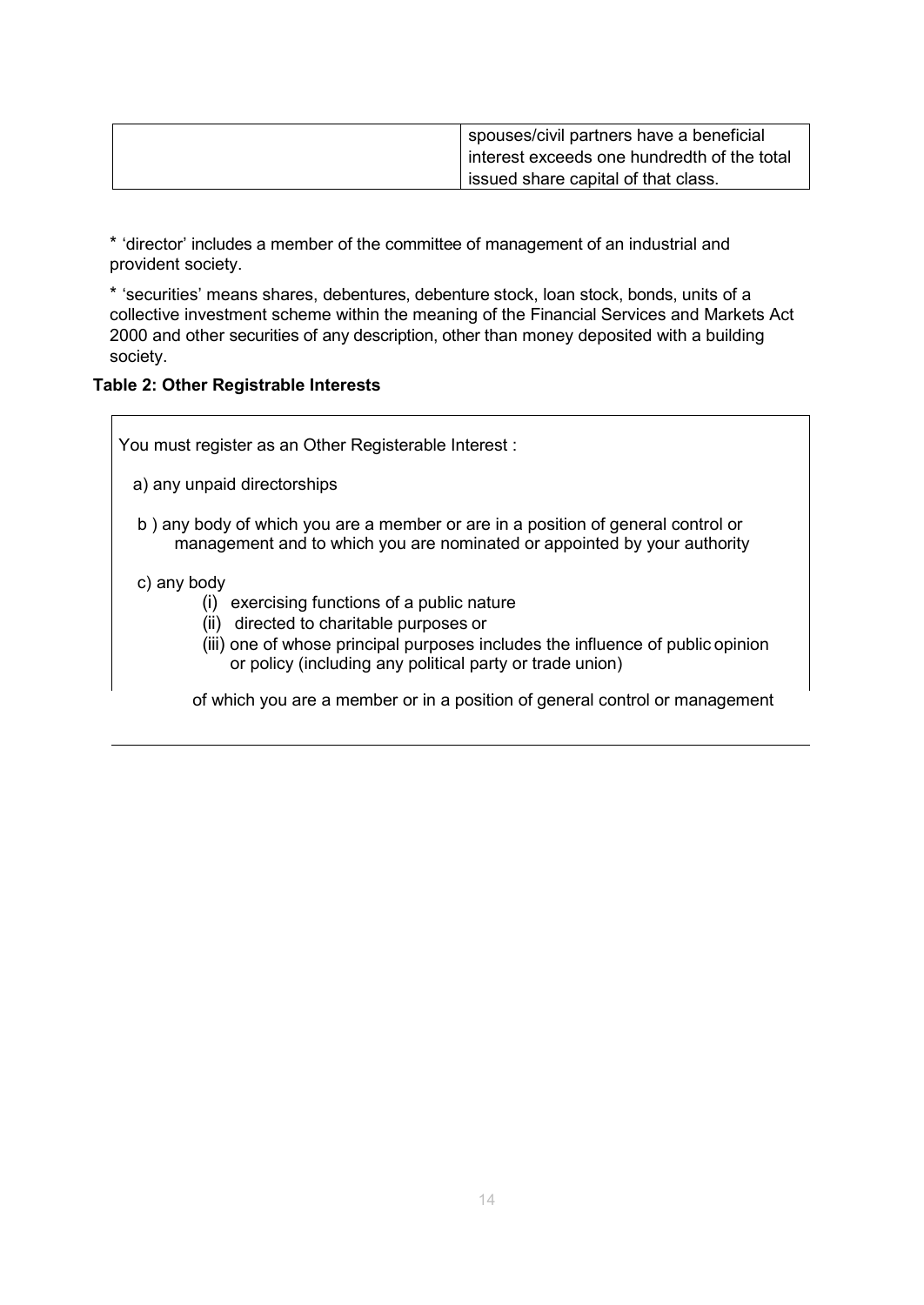#### **Appendix C – the Committee on Standards in Public Life**

The LGA has undertaken this review whilst the Government continues to consider the recommendations made by the Committee on Standards in Public Life in their report on [Local Government Ethical Standards. I](https://www.gov.uk/government/publications/local-government-ethical-standards-report)f the Government chooses to implement any of the recommendations, this could require a change to this Code.

The recommendations cover:

- Recommendations for changes to the Localism Act 2011 to clarify in law when the Code of Conduct applies
- The introduction of sanctions
- An appeals process through the Local Government Ombudsman
- Changes to the Relevant Authorities (Disclosable Pecuniary Interests) Regulations 2012
- Updates to the Local Government Transparency Code
- Changes to the role and responsibilities of the Independent Person
- That the criminal offences in the Localism Act 2011 relating toDisclosable Pecuniary Interests should be abolished

The Local Government Ethical Standards report also includes Best Practice recommendations. These are:

**Best practice 1**: Local authorities should include prohibitions on bullying and harassment in codes of conduct. These should include a definition of bullying and harassment, supplemented with a list of examples of the sort of behaviour covered by such a definition.

**Best practice 2**: Councils should include provisions in their code of conduct requiring councillors to comply with any formal standards investigation and prohibiting trivial or malicious allegations by councillors.

**Best practice 3**: Principal authorities should review their code of conduct each year and regularly seek, where possible, the views of the public, community organisations and neighbouring authorities.

**Best practice 4**: An authority's code should be readily accessible to both councillors and the public, in a prominent position on a council's website and available in council premises.

**Best practice 5**: Local authorities should update their gifts and hospitality register at least once per quarter, and publish it in an accessible format, such as CSV.

**Best practice 6**: Councils should publish a clear and straightforward public interest test against which allegations are filtered.

**Best practice 7**: Local authorities should have access to at least two Independent Persons.

**Best practice 8**: An Independent Person should be consulted as to whether to undertake a formal investigation on an allegation, and should be given the option to